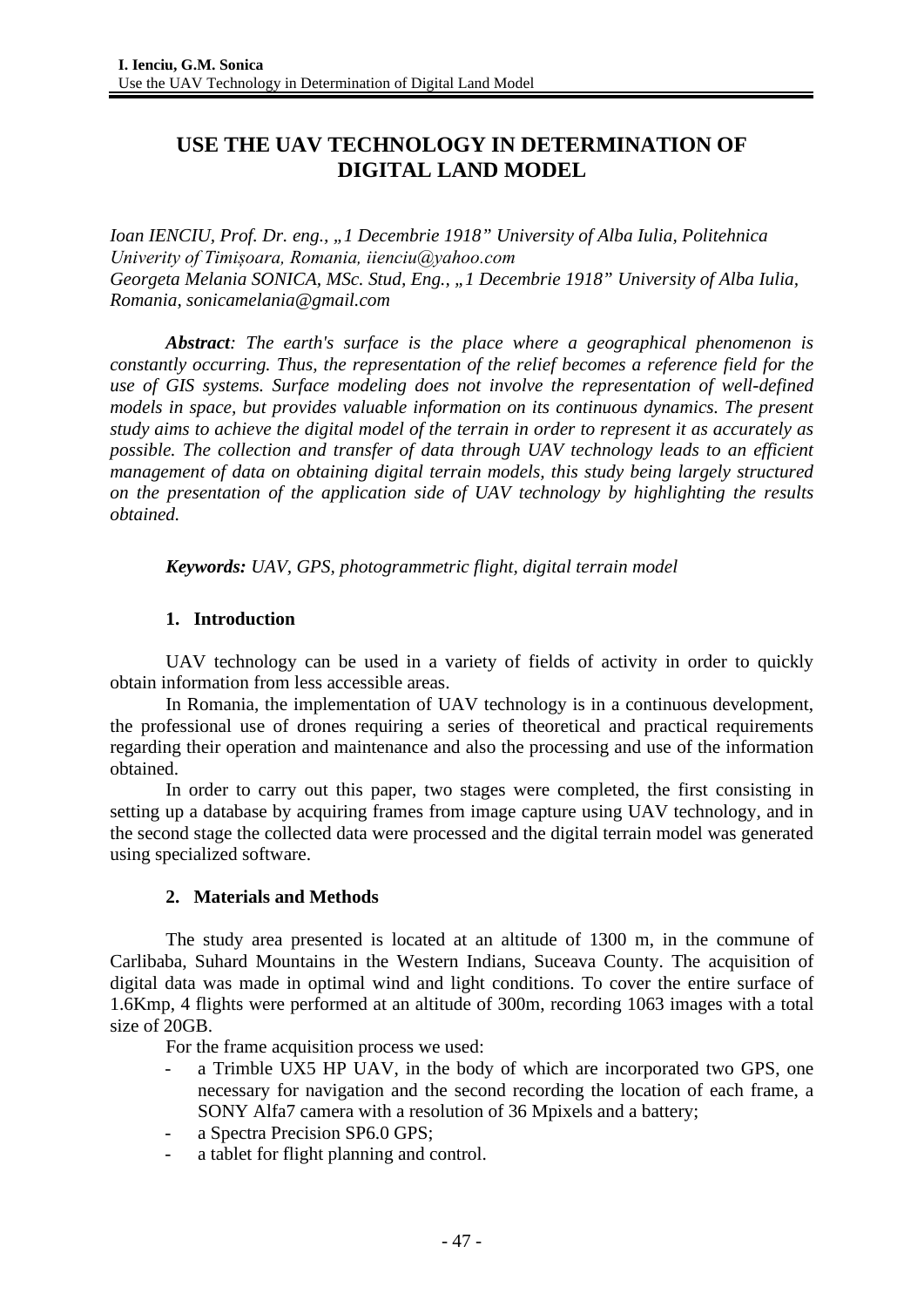The elaboration of the digital model of the terrain was made by going through and fulfilling the two stages described in the following.

### *Step 1. Identify the site by conducting field visits and establishing work areas.*

During this stage, the optimal terrain / space for the location of the launch and landing stations of the drone was identified.

The flight planning for the area of interest includes information about the trajectory of the UAV, the flight altitude and its duration, the place of take-off and landing and the number of flights necessary to cover the area of the studied area of interest.

The flight plan was made by going through the configuration steps in the Trimble Aerial Imaging program, a program specific to flight mission planning.



Fig. 1. Flight plan planning

Following the planning of the aerial measurement program, the preparation of the overflow is carried out by mounting and installing in the work areas the equipment necessary to send the drone into the airspace, mounting the GPS station to collect static data, and the actual execution of flights by launching in the airspace of the UAV, capturing aerial images and collecting GPS data necessary for their processing.



Fig. 2. Mounting the GPS station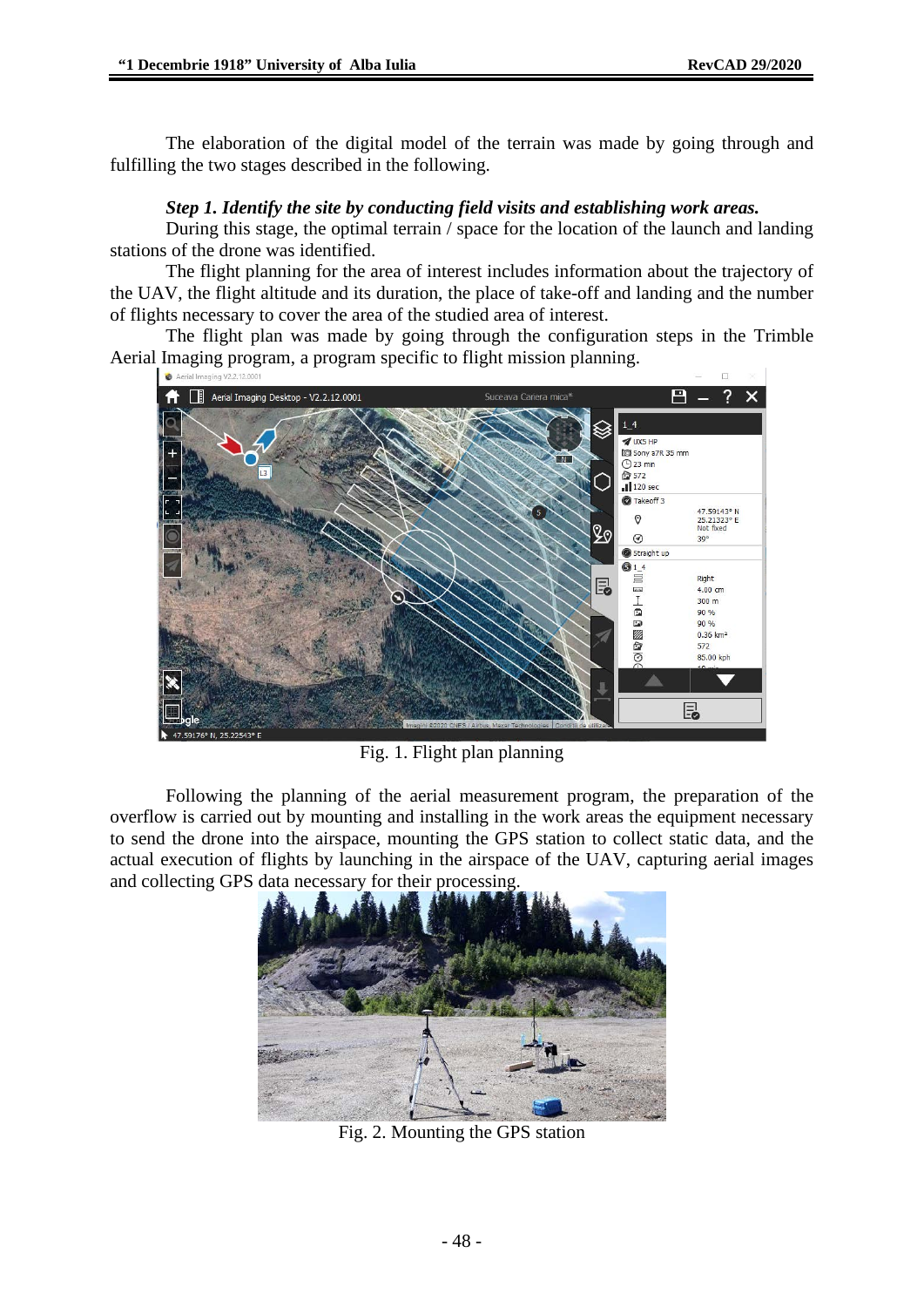

Fig. 3. Preparing the drone for launch

#### *Step 2. Data processing*

The processing of the data from the database constituted by downloading the RINEX files from the GPS station and those recorded by the UAV following the overflight using the Trimble Aerial Imaging software, was done with the Trimble Business Center (TBC) software.

| ows_old (D:) > suceava > ridicare static cu qps > statice qps vechi |                  | Ō<br>$\checkmark$  | Search statice gp<br>D |
|---------------------------------------------------------------------|------------------|--------------------|------------------------|
| $\wedge$<br>Name                                                    | Date modified    | Type               | Size                   |
| 6-1-19 static statie.survey                                         | 05.06.2019 11:36 | <b>SURVEY File</b> | 4 KB                   |
| 6-1-19 cariera ridicare static 2.survey                             | 05.06.2019 11:36 | <b>SURVEY File</b> | 4 KB                   |
| 6-1-19carieramare.survey                                            | 05.06.2019 11:37 | <b>SURVEY File</b> | 3 KB                   |
| 6-2-19 cariea mica orientare static.survey                          | 05.06.2019 11:34 | <b>SURVEY File</b> | 3 KB                   |
| 6-2-19 cariera mica gps.survey                                      | 05.06.2019 11:34 | <b>SURVEY File</b> | 2 KB                   |
| G0041A19.180                                                        | 01.06.2019 10:20 | 180 File           | 5.681 KB               |
| G0041A19.181                                                        | 02.06.2019 08:50 | 181 File           | 1.322 KB               |
| G0041B19.180                                                        | 01.06.2019 13:11 | 180 File           | 2.283 KB               |
| G0041D19.180                                                        | 01.06.2019 16:21 | 180 File           | 1.025 KB               |

Fig. 4. Downloading data

By entering the data from the RINEX files and the frames in the TB software, is observed the trajectory followed by the UAV during the flight.



Fig. 5 The trajectory of the UAV during the overflight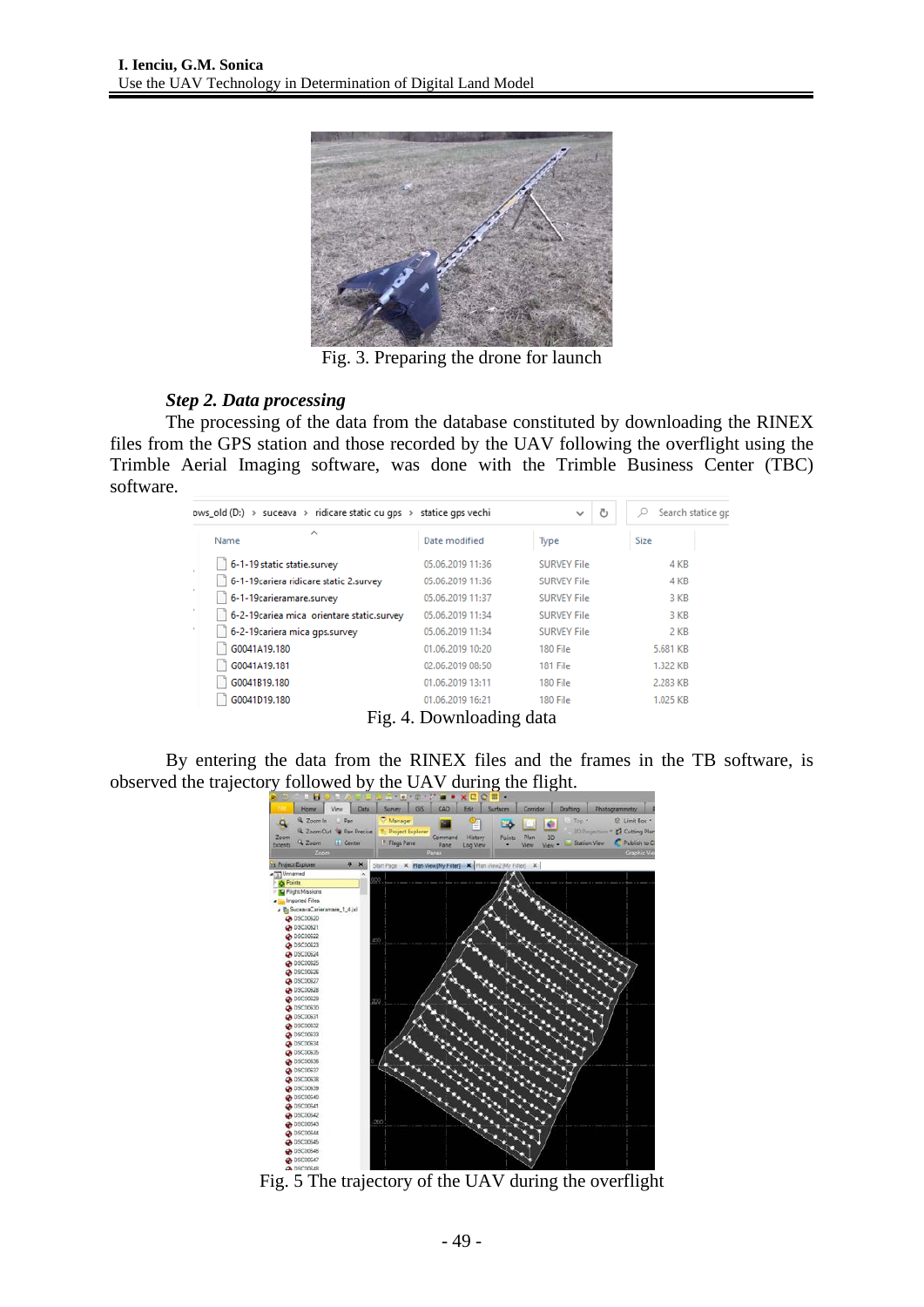#### **3. Results and Discussion**

Several techniques for obtaining the digital model are known, depending on how the data is collected and processed.

In this project, for the determination of the digital model, the data processing required the overlapping of images of 80% to obtain accuracy both horizontally and vertically, the coordinate system chosen being the national system Stereo 70.

As the drone used in this work does not necessarily require the existence of an aerotriangulation network on the ground and due to the rugged nature of the land surface, no topographic surveys were performed on the ground for control points, georeferencing being obtained by post-processing.

Trimble Business Center software offers the ability to generate multiple digital models: point cloud, DSM, DTM, orthophotoplan, and TIN.



Fig. 6 Digital model generation

a. Point cloud b. Digital Terrain Model

Following the data processing, the orthophotoplan related to the analyzed area was obtained.



Fig. 7 Generation of the orthophotoplan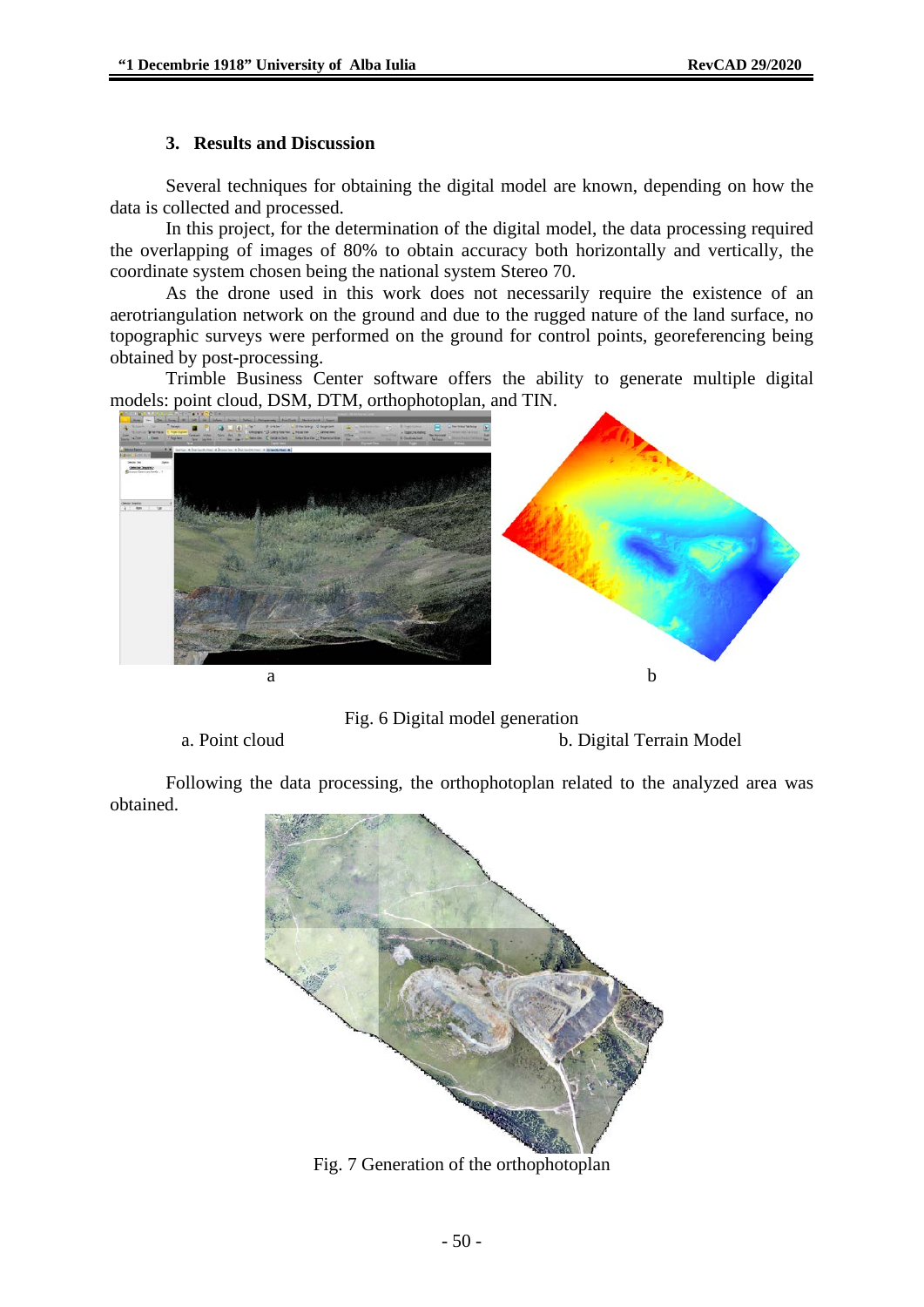By importing the digital model in raster format, resulting from the frame processing, the ArcMap 10.4 software generated the irregular triangular terrain network (TIN), a model necessary for the visual representation of the studied topographic surface.



Fig. 8 Three-dimensional visualization of the orthophotoplan

Also during this stage, a series of digital models were created necessary to visualize the studied field.



## **4. Conclusions**

Based on the realization of this paper, a number of advantages have been identified regarding the use of UAVs in measurement works, namely:

- UAV technology offers major advantages over the classical method by reducing the time of data collection and processing;